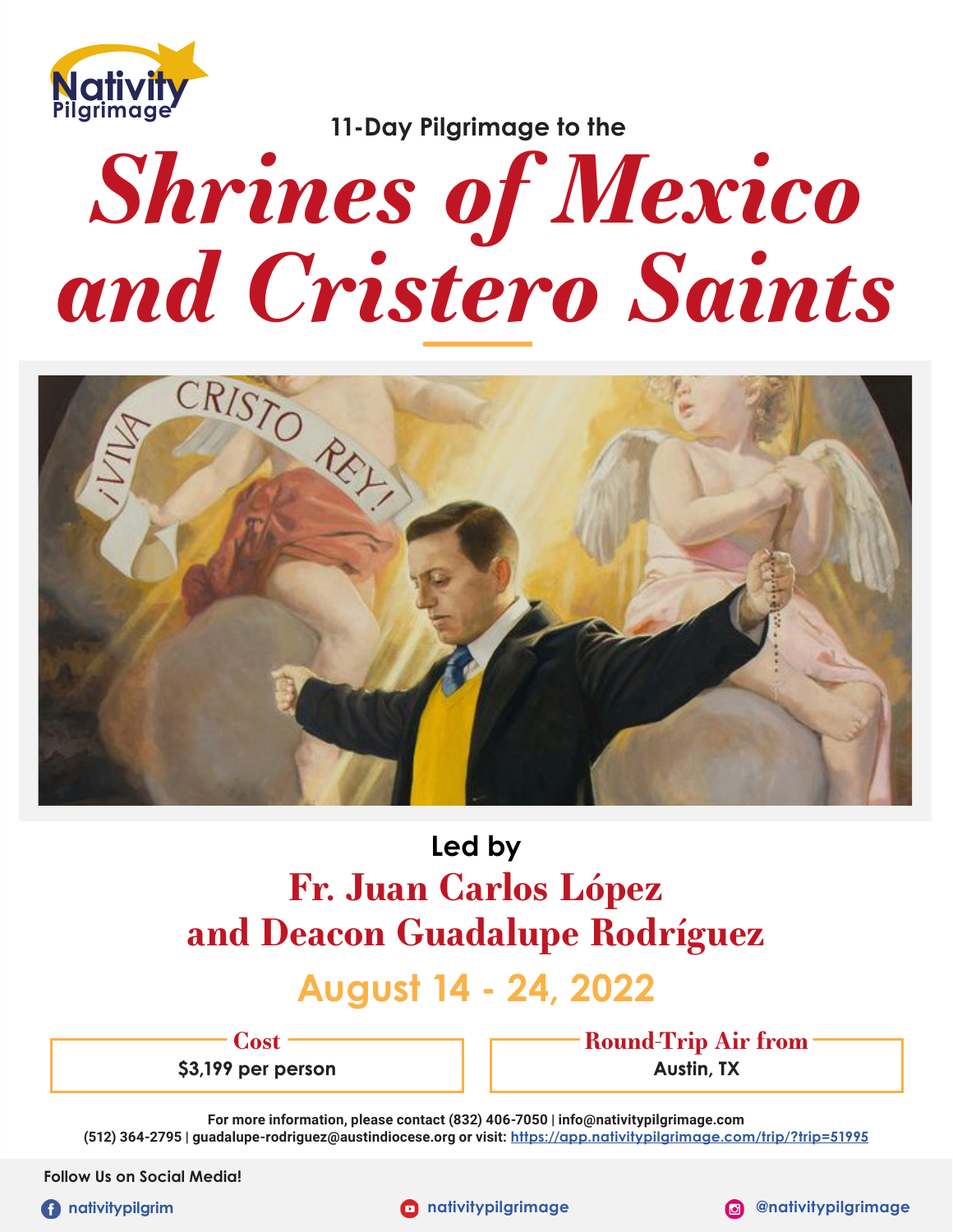# **Itinerary Daily**

## **Inclusions**

- Round Trip Airfare.
- All airport taxes and Fuel SURCHARGES.
- Includes First class Hotels.
- Porterage.
- Transfers as per itinerary.
- Breakfast and Dinner daily.
- Sightseeing and admissions fees as per itinerary.
- Daily Masses. (If requested)
- Professional local guides
- Prices Based on Double Occupancy.
- Tour Brochures: Special promotional brochures featuring the Pilgrimage printed for distribution by you.
- Travel Protection Plan for Everybody on Pilgrimage is provided for FREE.

# **Non-Inclusions**

- Trip cancellation protection plan is not included and is strongly recommended.
- Nativity Pilgrimage offers a comprehensive policy at additional cost.
- Passport & visa costs, if any.
- Items of a personal nature (hotel extras, laundry, phone calls, etc.).
- Meals not specified in the program.
- Gratuities to the tour guides and driver.
- Items not specifically mentioned above.

## **Register Now**

- Fill out registration form included in this brochure. Ask your spiritual director and/or tour coordinator or contact us if you do not have this form.
- Mail your form and non-refundable deposit of **\$300** in cash, check, or money order to the address at the bottom of the registration form.
- Final payment is due **May 6, 2022.**
- Late registrations received after the deadline require full payment (subject to availability).

#### **Follow Us on Social Media!**

**@nativitypilgrimage**



- **nativitypilgrim**
- **nativitypilgrimage**



**Day 02**

#### **Fly from Austin, Texas USA to Mexico City**

Upon arrival at 12 noon we go to the Basilica of Our Lady of Guadalupe (Patroness of the Americas) where 8 – 10 million Aztecs converted soon after the Marian apparitions

in 1531. The Shrine was built in response to Our Lady's request to St Juan Diego who at the time was 57 years of age. Over the centuries thousands of miracles have occurred at the Shrine. At the Shrine, you will join the other pilgrims as you kneel in front of the centuries old Tilma where Our Lady's image was miraculously printed. Private Mass will be celebrated in one of the upper chapels. Next, you climb Tepeyac Hill, visit the Old Basilica, the Chapel of the Indians, and the Chapel of the Well. We will have lunch nearby, followed by time for prayer and shopping.

**Evening:** Check into the hotel in Mexico City to enjoy a delicious dinner and rest for the next day.

#### **Mexico City**

This morning your day begins with breakfast, followed by a visit to Holy Family Church, where you will view the tomb of Bl. Miguel Agustin Pro, the Jesuit martyr. During the

religious persecution, he assisted many individuals in their spiritual, as well as temporal needs. Although he helped many, he was eventually arrested and killed. His final words before the firing squad were "Viva Cristo Rey! (Long Live Christ the King!)" At this Church, you are able to pray to this great martyr and venerate his relics. We will also visit the small, but very inspiring Museum dedicated to Blessed Miguel Pro. After this visit, we will visit the actual place where Bl. Miguel was shot. If time permits, we'll visit the Church of Santiago Tlatelolco, where St. Juan Diego was baptized. This area is important as it symbolizes the unique blend of pre-Hispanic and Hispanic cultures that make up Mexico. In the city center, you will tour the oldest and largest cathedral in all of Latin America, the Metropolitan Cathedral. Throughout your time in the Cathedral, you will be overwhelmed by the stunning paintings, altarpieces, and statues. Visit the tomb of the holy Bishop Juan de Zumárraga, whom St. Juan Diego showed the Tilma and to whom Our Lady obeyed by providing a sign. Time for prayer and shopping for a few hours.

**Evening:** Return back to your hotel in Mexico City. Enjoy a folkloric dinner with mariachis and rest before the next day of activities.

#### **Mexico City - Querétaro - San Miguel de Allende**

**Day 03**

After breakfast, we depart for Queretaro City, where we will celebrate Mass at the Church of the Cross and have a short visit to the Franciscan Monastery where Fr Junipero

Sierra started his evangelization (founder of Franciscan Missions in California). The Franciscan Monastery is also the former College of Propaganda Fide, where they prepared the friars to take the gospel to the remote mountainous areas inhabited by natives. It was from here that Fr. Antonio Margil de Jesús started his missionary work reaching areas as far as Guatemala and Costa Rica. It is said that one day on his way back from preaching, Fr. Margil stuck his walking cane on the ground in the garden of the courtyard adjoining the monastery. After several days, people noticed that where the cane was stuck, sprouts began to grow, eventually becoming a tree. The miraculous tree produced neither flowers nor fruits, but a series of small thorns each in the form of a cross. The tree can still be seen in the monastery courtyard today. After our visit we walk across the city center to have time for lunch and visit the church of Saint Claire. Then we take the bus to continue to San Miguel de Allende. Dinner and overnight at San Miguel de Allende.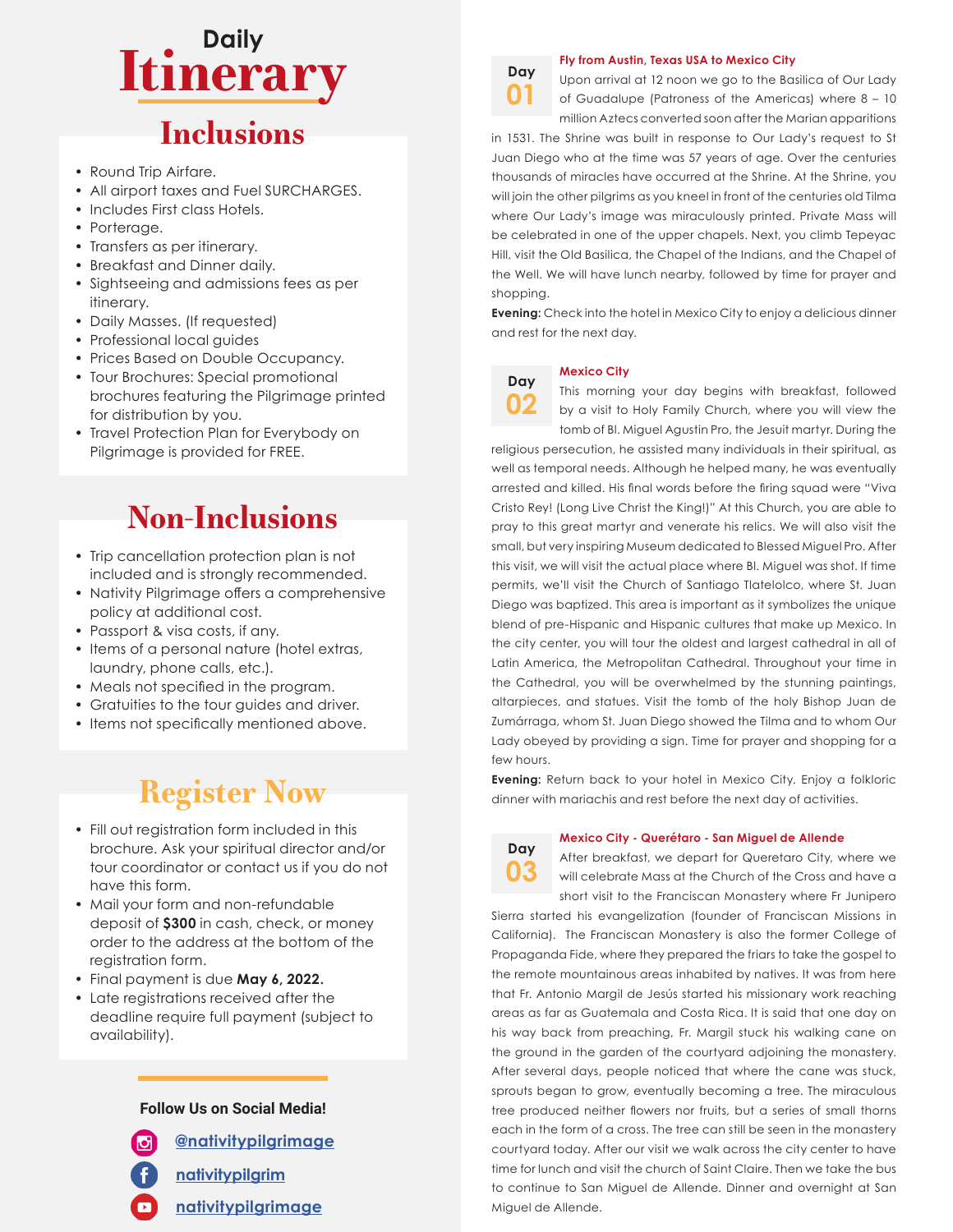**Day 04**

#### **San Miguel de Allende - Atotonilco**

After breakfast we depart for Atotonilco where we will visit the Shrine of Jesus the Nazarene, and admire the baroque mural paintings. This location is a World Heritage

Site known as the "Sistine Chapel of the Americas." After our visit we return to San Miguel de Allende for a walking tour of the city center where we will visit San Francisco Church and the parish of San Miguel. The rest of the afternoon is free for shopping. Dinner and overnight in San Miguel de Allende.

#### **San Miguel de Allende - Guanajuato**

After breakfast, we depart for the colonial city of Guanajuato. This city was founded in the 16th century after the discovery of rich silver veins. Established in a **Day 05**

ravine, the city has special characteristics that make it unique and declared World Heritage by UNESCO. During the 18th century it became the most important silver producer in the world. In the city there is venerated Our Lady of Guanajuato, represented in a wooden sculpture sent in 1556 by the King of Spain as a symbol of gratitude to the city. It is a sculpture that was venerated in Spain since before the Arab invasion, it remained hidden in a cavern until Granada was recovered for the Christians in 1492. When the caravan was crossing the mountains, they got lost, and praying to God for his help, a flock of doves flew around them and led them to the city. Guanajuato preserves the Spanish tradition of the Tuna, a group of musicians dressed up in the old Spanish style called "Estudiantina", who lead the visitors along the narrow and picturesque alleys narrating legends and funny stories, an activity called "Callejoneada". Dinner and overnight at Guanajuato, City.



#### **Guanajuato - Cerro Del Cubilete - Guanajuato**

After breakfast, early departure to the Cerro del Cubilete to celebrate Mass and visit the monument to Christ the King. The Cerro of Cubilete is a special emblematic site

for the Cristeros. It was bombed in 1928 by the Mexican government which led to the famous refrain of the Cristero Revolution: "Viva Cristo Rey!" It was reconstructed after the Cristero revolution in 1944, and finished in 1950. The monument of Christ the King is placed at 8,500 feet above sea level and from there we dominate the view to the area known as "el bajío" (the lowland). The statue coronating the Church of the Blessed Sacrament is casted in bronze, weighs 80 tons and is 120 feet high. At the base of El Cerro del Cubilete is the Shrine of Santa Maria de los Martires where we will see the relics of three Cristeros: Fr. Jose Trinidad Rangel Montano, Fr. Andres Sola y Molist, and Sr. Leonardo Perez Larios. Return to Guanajuato to enjoy the city. Dinner and overnight at Guanajuato, City.

#### **Guanajuato - Encarnación de Diaz - Lagos de Moreno - San Juan De Los Lagos Day 07**

We visit Encarnación de Diaz and the Church of Our Lady of the Incarnation, where we will see the relics of the

Cristero priest Fr. Pablo Garcia and the Center for Cristero Studies. This center hosts a museum with an archive of photographs, 350 historical documents, 120 artifacts, and relics of the Cristero Revolution. We continue to Lagos de Moreno, originally founded as Santa María de los Lagos. It became of economic importance as part of the Camino Real de Tierra Adentro (Royal Road of the Interior Land) and as a cattle breeding region. It preserves beautiful examples of colonial architecture that made it be declared World Heritage Site by UNESCO. Dinner and overnight at San Juan De Los Lagos.



#### **San Juan De Los Lagos**

We will celebrate Mass at the Cathedral Basilica of Nuestra Senora de San Juan de los Lagos, the second most visited Catholic center in Mexico after the Basilica of Our Lady of

Guadalupe. Millions of pilgrims come yearly to the city to pay tribute to a small image of the Virgin Mary titled "Our Lady of San Juan de los Lagos." The image was brought to the area from Michoacan in the early 1500s. The first important miracle associated with the image dates back to 1623. A family of acrobats performed a show which included "flying" over a field of spear points. The 7 year-old daughter fell onto the spears during the act and died immediately. Local women brought the image to the body and prayed over her and the child revived! This miracle made the image famous. Since then, many other miracles have been attributed to Mary's intercession, often saving people from mortal danger or dangerous illness. Time to visit the town center and for shopping. Dinner and overnight at San Juan De Los Lagos.

**Day 09** **Lagos de Moreno - Jalostotitlán – San Julian - Guadalajara** After breakfast we leave to the Shrine of San Pedro

Esqueda in Teocaltitán de Guadalupe, Jalostotitlán. This Cristero priest was shot under a Mesquite tree in 1927, and

he is a martyr of religious prosecution. We continue to Santa Ana de Guadalupe, Jalostotitlán to visit the Shrine of San Toribio Romo who was another Cristero priest beatified and canonized by Pope John Paul II. After being shot for the second time, his sister encourages him with these words, "Courage, Father Toribio...merciful Christ, receive him! Long live Christ the King!" Father Toribio wrote a play titled "Let's go north!", a comedy that warned migrants against traveling to the United States. He is considered the patron and protector of migrants particularly for his miraculous apparitions to lost migrants.We then continue to San Julian, the birthplace of the Cristero revolution, and visit the Church of St Joseph where the resting place of the Cristero priest St. Julian Alvarez is (the priest whose execution is memorialized in the film "For Greater Glory"). We will continue to the city of Guadalajara for dinner and overnight.

#### **Sahuayo - Guadalajara**

After breakfast, we will depart for Sahuayo. We will dedicate this morning to St. Jose Sanchez del Rio, the youngest of the canonized Cristero martyrs at age 14. We

will celebrate Mass at the Church of St James where St. Jose (Joselito) was taken prisoner by the federal troops. We will have time to pray in front of his relics. Next, we visit the cemetery where St. Joselito bravely declared his loyalty to Christ. We have lunch, then return to Guadalajara. In Guadalajara, we visit the Cathedral with the ossuary consisting of a glass cabinet that exhibits the bones of 23 of the martyred saints of the Cristero Revolution, followed by a visit of the city centre with its historical buildings and government palaces, as well as the elegant Degollado Theater. Dinner and overnight in Guadalajara.

### **Day 11**

**Day 10**

#### **Guadalajara - Tlaquepaque - Return Home**

In the morning, if time permits, we will go to the Basilica of Our Lady of Zapopan, patroness of Guadalajara to celebrate Mass. Visit Tlaquepaque, famous as a handicraft

center and its typical restaurants. Afterwards, we will make your way to the airport for your return flight from Guadalajara's Airport to Austin, Texas, USA.